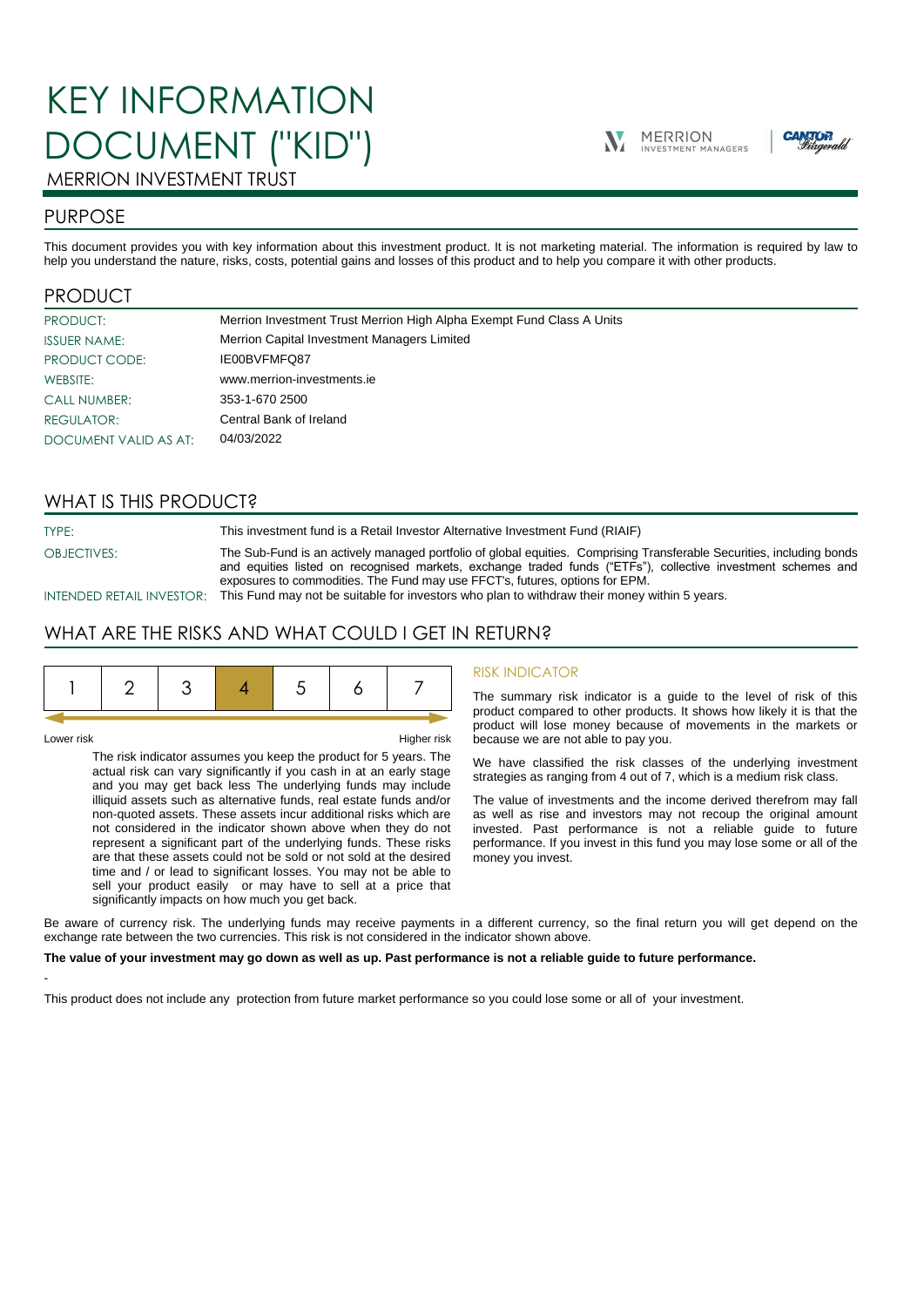#### PERFORMANCE SCENARIOS

Market developments in the future cannot be accurately predicted. The scenarios shown are only an indication of some of the possible outcomes based on recent returns. Actual returns could be lower.

#### INVESTMENT 10000 EUR

| SURVIVAL SCENARIOS         |                                     | 1 YEAR        | 3 YEARS       | 5 YEARS<br><i><b>(RECOMMENDED</b></i><br><b>HOLDING PERIOD)</b> |
|----------------------------|-------------------------------------|---------------|---------------|-----------------------------------------------------------------|
| STRESS SCENARIO            | What might you get back after costs | 2 197.5 EUR   | 5983.89 EUR   | 5 072.86 EUR                                                    |
|                            | Average return each year            | $-78.03%$     | $-15.73%$     | $-12.69%$                                                       |
| UNFAVOURABLE SCENARIO      | What might you get back after costs | 9 008.78 EUR  | 8 930.58 EUR  | 9 185 EUR                                                       |
|                            | Average return each year            | $-9.91%$      | $-3.7%$       | $-1.69%$                                                        |
| <b>MODERATE SCENARIO</b>   | What might you get back after costs | 10 557.94 EUR | 11 772.43 EUR | 13 126.63 EUR                                                   |
|                            | Average return each year            | 5.58%         | 5.59%         | 5.59%                                                           |
| <b>FAVOURABLE SCENARIO</b> | What might you get back after costs | 12 379.51 EUR | 15 526.15 EUR | 18 768.89 EUR                                                   |
|                            | Average return each year            | 23.8%         | 15.79%        | 13.42%                                                          |

This table shows the money you could get back over the recommended holding period, under different scenarios, assuming that you invest 10000 EUR.

The scenarios shown illustrate how your investment could perform. You can compare them with the scenarios of other products.

The scenarios presented are an estimate of future performance based on evidence from the past, and are not an exact indicator. What you get will vary depending on how the market performs and how long you keep the investment.

## WHAT HAPPENS IF MERRION CAPITAL INVESTMENT MANAGERS LIMITED IS UNABLE TO PAY OUT?

In the unlikely event of a default of the Manager (the manufacturer) – Merrion Capital Investment Managers Ltd.; the sub-fund employs an independent depositary (Northern Trust Fiduciary Services (Ireland) Limited) to hold and register the sub-funds' assets independent of the Manager. For further information on the depositary and the sub-fund structure, please refer to the Merrion Investment Trust Prospectus which can be found at: http://www.merrion-investments.ie/assets/riaifpros.pdf

### WHAT ARE THE COSTS?

#### COSTS OVER TIME

The Reduction in Yield (RIY) shows what impact the total costs you pay will have on the investment return you might get. The total costs take into account one-off, ongoing and incidental costs.

The amounts shown here are the cumulative costs of the product itself, for three different holding periods. They include potential early exit penalties. The figures assume you invest 10,000 EUR. The figures are estimates and may change in the future.

The person selling you or advising you about this product may charge you other costs. If so, this person will provide you with information about these costs, and show you the impact that all costs will have on your investment over time.

| INVESTMENT 10000 EUR            |           | IF YOU CASH IN AFTER 1 YEAR IF YOU CASH IN AFTER 3 YEARS IF YOU CASH IN AFTER 5 YEARS |                     |
|---------------------------------|-----------|---------------------------------------------------------------------------------------|---------------------|
| <b>Total costs</b>              | 325.1 EUR | 1 121.21 EUR                                                                          | <b>2 149.06 EUR</b> |
| Impact on return (RIY) per year | $3.25 \%$ | 3.25%                                                                                 | 3.25%               |

#### COMPOSITION OF COSTS

The table below shows:

\* The impact each year of the different types of costs on the investment return you might get at the end of the recommended holding period.

\* What the different cost categories mean.